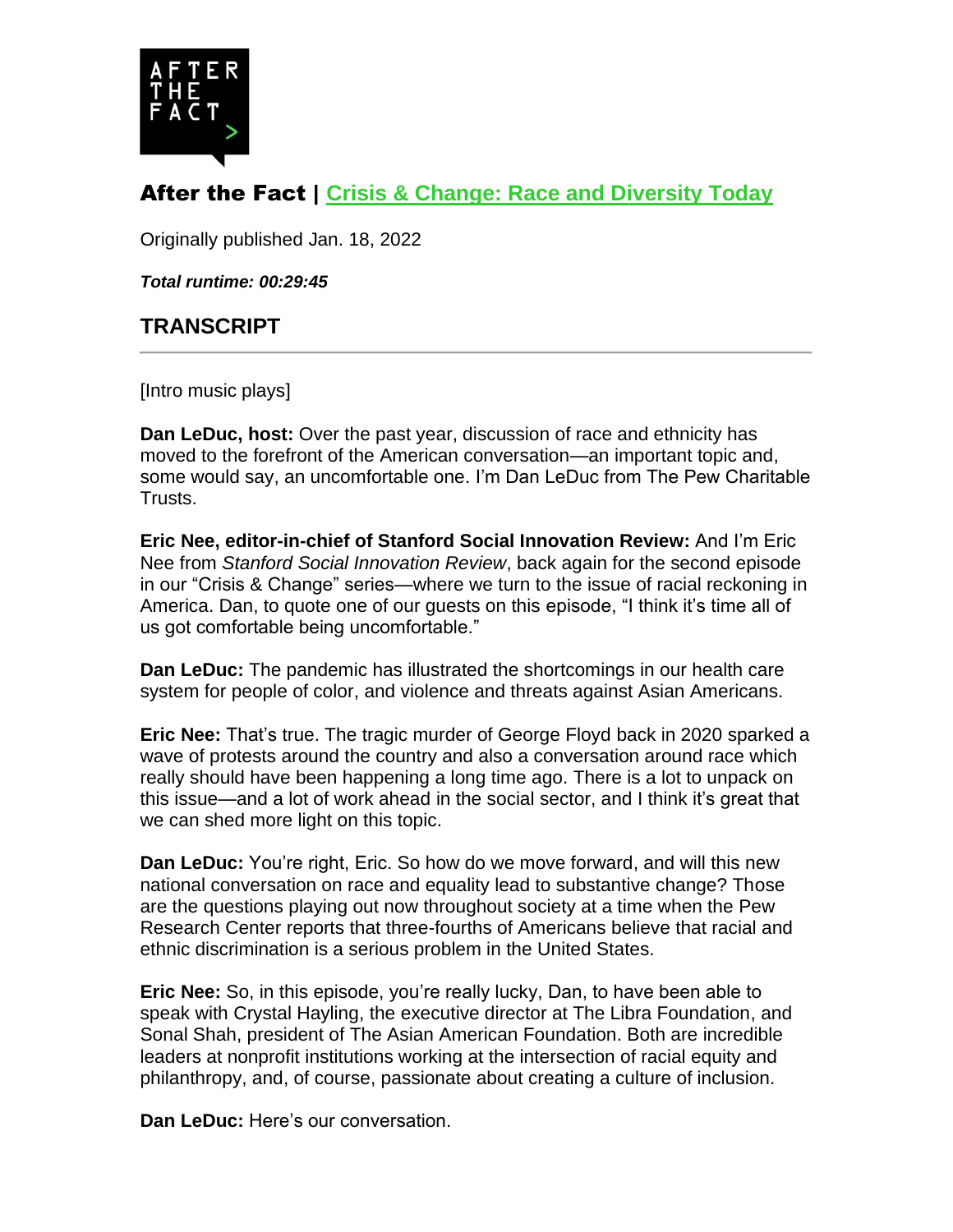

[Music fades in and fades out]

**Dan LeDuc:** Let me begin by just saying that in the wake of George Floyd's death and the Black Lives Matter movement, it seems like our national conversation about race and ethnicity and diversity is changing. You two work in this field very closely. Is it, in fact, changing? Crystal, I'm going to let you go first.

**Crystal Hayling, executive director at The Libra Foundation:** I do believe that we are seeing a change happening in the country. I think people's minds are changing. I think people's minds are opening. What I think is really important is that we not think of this as being one moment of a racial reckoning, but recognize that this is a process. And it will take us years to actually unpack all the work that we need to do, and recognize the systemic racism where it is, and remodel and redesign our systems so that we can design that kind of racism out of them.

I think people are also waking up to the fact that racism is not just individual acts of hatred, but is actually systemic, and that that's what we're really trying to get at. Not that we don't want to stop individual acts, but that the real work that we can undertake as a nation is to address the much broader issues that have been ingrained.

**Dan LeDuc:** Sonal, your organization, The Asian American Foundation, is virtually brand new, in terms of you were formed in 2021. What was the leadership of your foundation seeing in society and saw as a need to step in and do something and how it all plays with what Crystal was saying?

**Sonal Shah, president of The Asian American Foundation:** I'm going to just start with a little bit of gratitude for that we can actually have this conversation. I'm not sure, a decade ago, we would have even been open to talking about systemic racism—we talk about pockets of things that have happened—and super gratitude in the sense that we're at a place in society that we want to have a conversation as a society on, what is systemic racism? What does that mean? Where is it? How do we think about it? Now we can actually have a conversation about it.

So, we got started because we realized there was no organization that was systemically always standing up for, what is the Asian American community? What is the experience? What's happening? How does somebody call it out when they see it, but allowing all the local organizations that have been doing all of the hard work to continue what they're doing and making sure we can support them—making sure we can build the infrastructure, making sure that there are local as well as national spaces to have conversations about racism against Asian American communities—but also recognizing that we have to do this in conjunction with the Black community, in conjunction with the Latino community,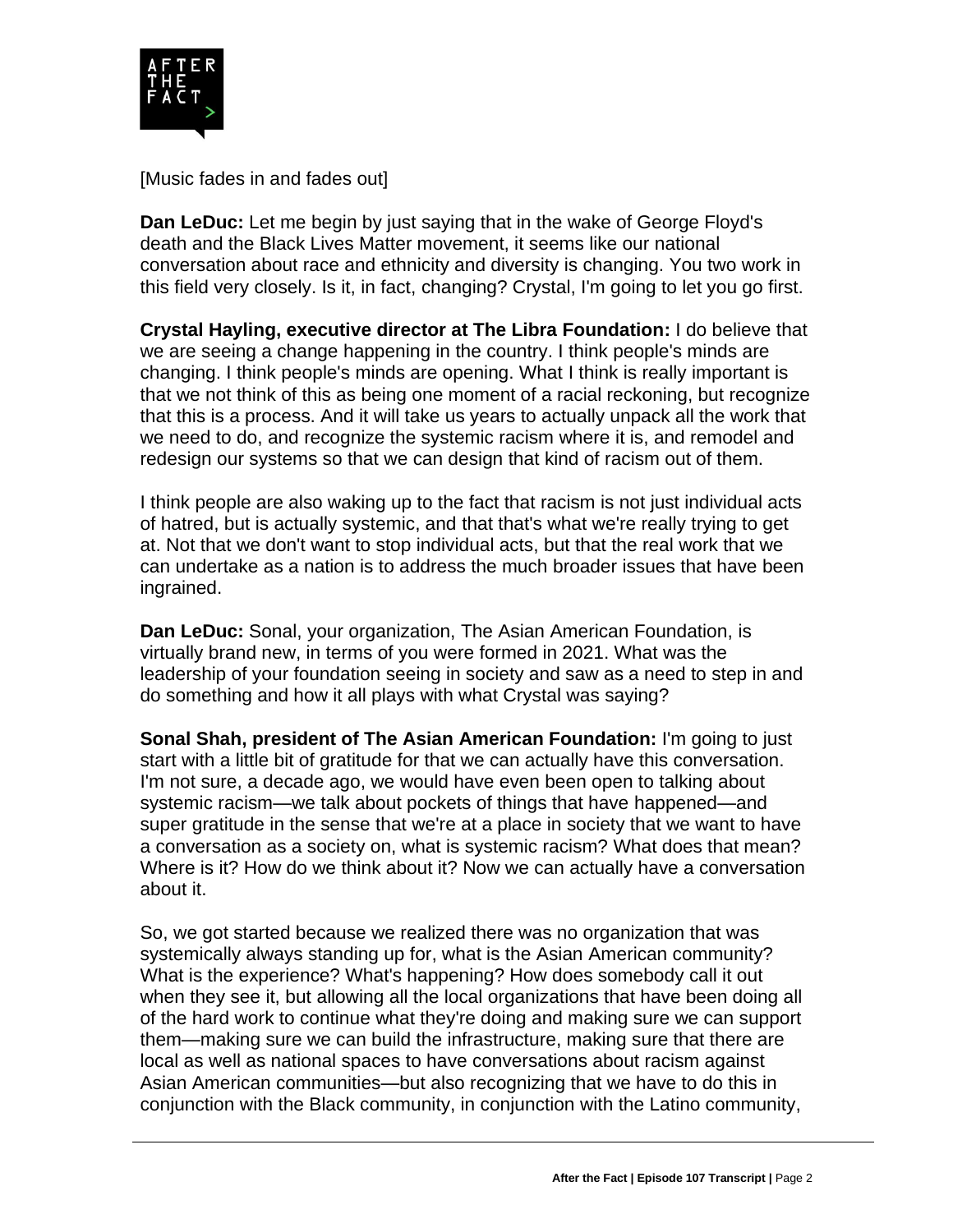

in conjunction with the Jewish community, in conjunction with the LGBTQ community. There's lots of communities that are left out and we have to come together because hate is hate. It's not one or the other. It's not your hate versus my hate, it's just hate. And it makes us all feel like crap. And, so, we have to figure out how to address that.

**Dan LeDuc:** Crystal, could you jump in also now and tell us a little bit about The Libra Foundation. Tell us what The Libra Foundation is working on over the last almost two decades of existence and why this racial reckoning is resonating, in particular, for you.

**Crystal Hayling:** The Libra Foundation is a family foundation based here in San Francisco. And the foundation, as you mentioned, is more than a decade old. But I've been with the foundation now for almost five years. And when the family hired me, Nick and Susan Pritzker and their adult kids hired me, they said, you know, we're a domestic foundation that wants to bring a human rights lens to all of our work. And I'm African American.

And I said to them, if we're going to bring a human rights lens to this work, then it has to also include a racial justice lens because that is actually how we determine who gets rights and who doesn't. And, so, that they really were hiring me to come in and do Libra 2.0. And, so, we have been really bringing that racial justice lens to all of the work that we do, centering the communities most impacted, focusing on organizing, focusing on funding organizations where people have the most lived experience and, therefore, we believe, have the most innovative solutions to what's happening.

Right after George Floyd was murdered, I was very concerned. I've worked in philanthropy for over 30 years. And I have seen other flare-ups of racial incidents in this country. And, typically, what philanthropy has done is to hold a commission, say that they're going to have a report, have somebody look into a study. And then a year later, it comes back and nothing really changes. So, I wanted to do something different this time. And I just picked up the phone and started calling people I've known for years in this field—other CEOs, foundations' CEOs—and saying, we need to do something different. I have an idea. Will you join me?

And, thankfully, 11 other funders joined. And we created the Democracy Front Lines fund, which is a \$36 million, three-year effort to support Black-led organizing in this country. And we felt that was important to put a stake in the ground to say that we're going to fund Black-led organizing, and also for us, as funders, to create a learning journey for ourselves. We have very long, deep, complex, uncomfortable conversations with each other and with our grantee partners about issues of race in this country. We handed over the power of the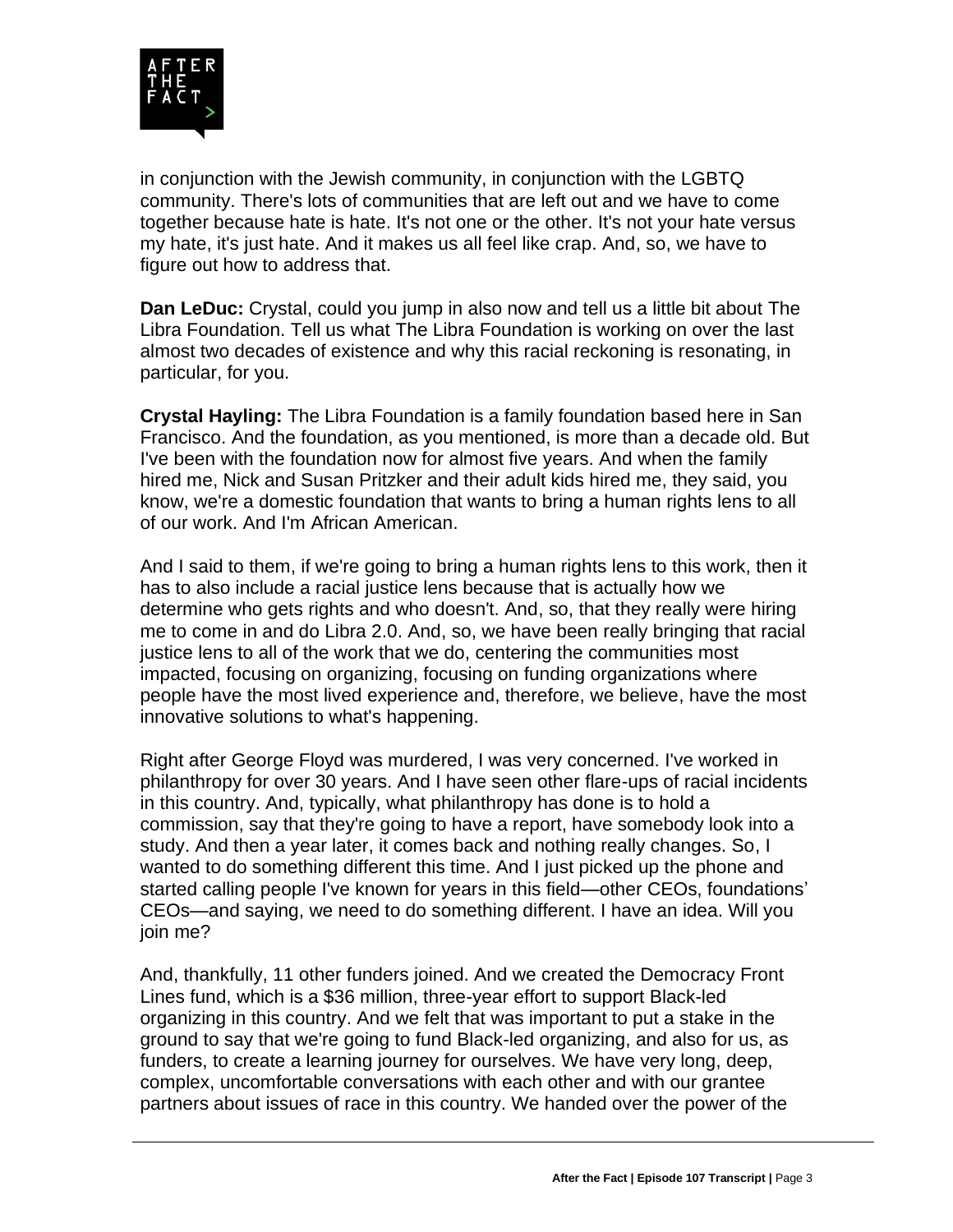

decision-making of who the grantees are to people who know the issue really well. And we have put ourselves on a learning and change journey. So, that's how we've responded to try to shift, shake philanthropy up a little bit, and recognize that the racial reckoning is not just an intellectual exercise, it's got to change who we are and how we do this work.

**Sonal Shah:** I mean, Crystal, your points are so important. People of color rarely get large amounts of money from foundations over the years. Everybody says we care about people of color, but we rarely give it to organizations that are led by people of color.

And I think there was some study, if I remember, that showed like, on average, Black-led organizations get less than a million dollars in general operating support or, actually, frankly, large amounts of money. Asian American organizations are very similar. It's the same problem. Most of them get less than half a million dollars. And yet we say we want to support communities and we care about communities. And, so, this idea of coming together and saying, we're going to trust the community to let us decide where to put the money, and then give them the general operating support to do the work that they want to do, if we want to build trust in communities, this is what it's going to take.

**Dan LeDuc:** Three-quarters of Americans believe racism is a real serious issue in this nation, according to the Pew Research Center. So how does racism affect the prosperity and sort of opportunity for all of us?

**Sonal Shah:** I think it would be easy to think about racism as just today and what we see in front of us and not remember history. Because if we want to make change happen, we have to know historically how to change things and how that happens.

Historically, in communities of color, health care is underfunded. There's no clinics. There's not enough doctors. There's not even a hospital within the first 25 areas. Rural communities have this in droves.

If that's the problem we're facing, then just saying that it's racist or there is racism without saying, how are we going to invest in these communities, how are we going to make sure health care is available—not just put a telehealth doctor out there and saying, oh, you can do it online. But what are we going to do differently that addresses the systemic issues that exist? Same with education, recognizing that education is not equally the same. Teachers are not equally the same. Supplies are not equally the same for teachers in schools.

Let's just talk about that. Because in some ways, we keep talking about racism as if it's happening somewhere else and it's there, but it's not in the everyday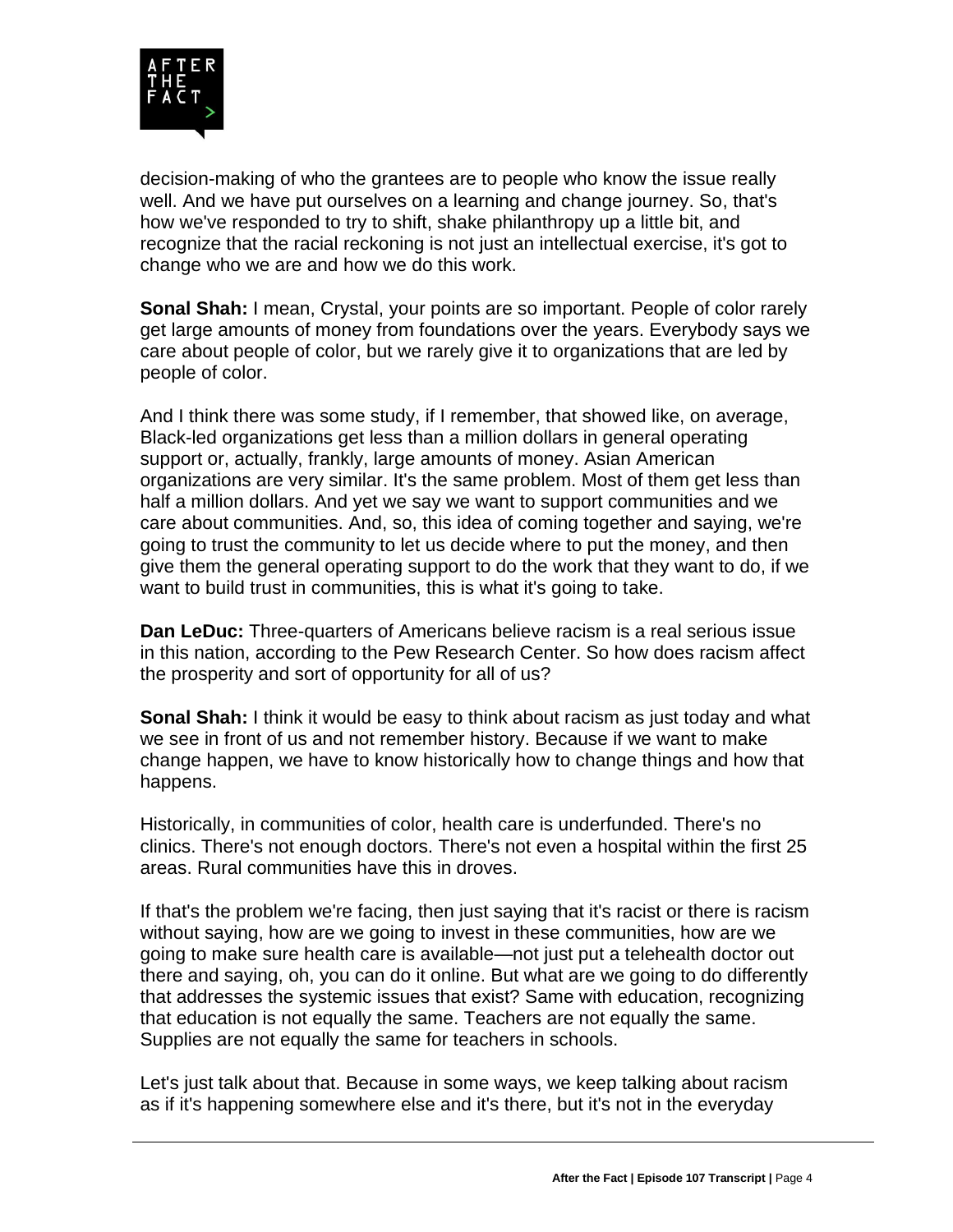

world that we're living in. And that requires addressing racism in that way. And that is what prosperity is. If we want to move toward prosperity—-- better health, better education, better incomes—-- then we need to make sure we're addressing where the core of the issues are and how we can change that.

And for the Asian American community, it also means disaggregating the data. Comparing Indian Americans to Nepalese Americans is not fair because Nepalese Americans are actually getting much less access to resources than Indian Americans, and recognizing that the disparity of wealth between Asian American communities is the highest amongst any ethnic group, and then breaking that down, which is what Pew is doing. And I'm grateful for the Pew survey that's looking at Asian American communities and disaggregating.

There's a lot of people who live out in the process of it, and I think it's important that we recognize that. And that is what I think what the survey shows. But also remember, when we're going to solve these problems, we have to dig deeper.

**Crystal Hayling:** Absolutely. I think that how we think of ourselves and what we consider to be this American dream really matters. We are a hopeful nation. And hope is the opposite of cynicism. And racism is the ultimate way to implement cynicism; it's to say, yeah, we're going to pretend that everybody's equal. But in truth, we're just going to make sure that we're shutting the door on those folks over there. And I think that it is really important that we are honest about that as a nation. We know that we think of ourselves as being a place where people can achieve and can see more.

My father was a civil rights activist. The Klan shot up, tried to burn down our home. They did that shooting up of the house when my mother was in the house, pregnant with me. That's my lived experience right now today. And we have to acknowledge that the truth of the history of this nation has to be confronted because that racism and that inequality compound. Just like interest compounds, racism and inequality do as well. These are things we can do. And these are important things to do. I am incredibly hopeful. And I believe that things can change. But I do believe that we have to confront truths in order to do that. So that's what excites me is that we are, in the moment of, even though there's a backlash to the truth telling, the truth wins out. You can't lie to young people. You can't lie to each other. And I think that's what we are seeing in this country is greater truth telling, greater risk taking, and walking forward, even as we recognize that we have to reckon with our past.

**Dan LeDuc:** You both are certainly leaders in the philanthropic field. But let me ask you to just take one or two steps back and look at the nonprofit world, in general, corporate America, the media. In this era now of new conversations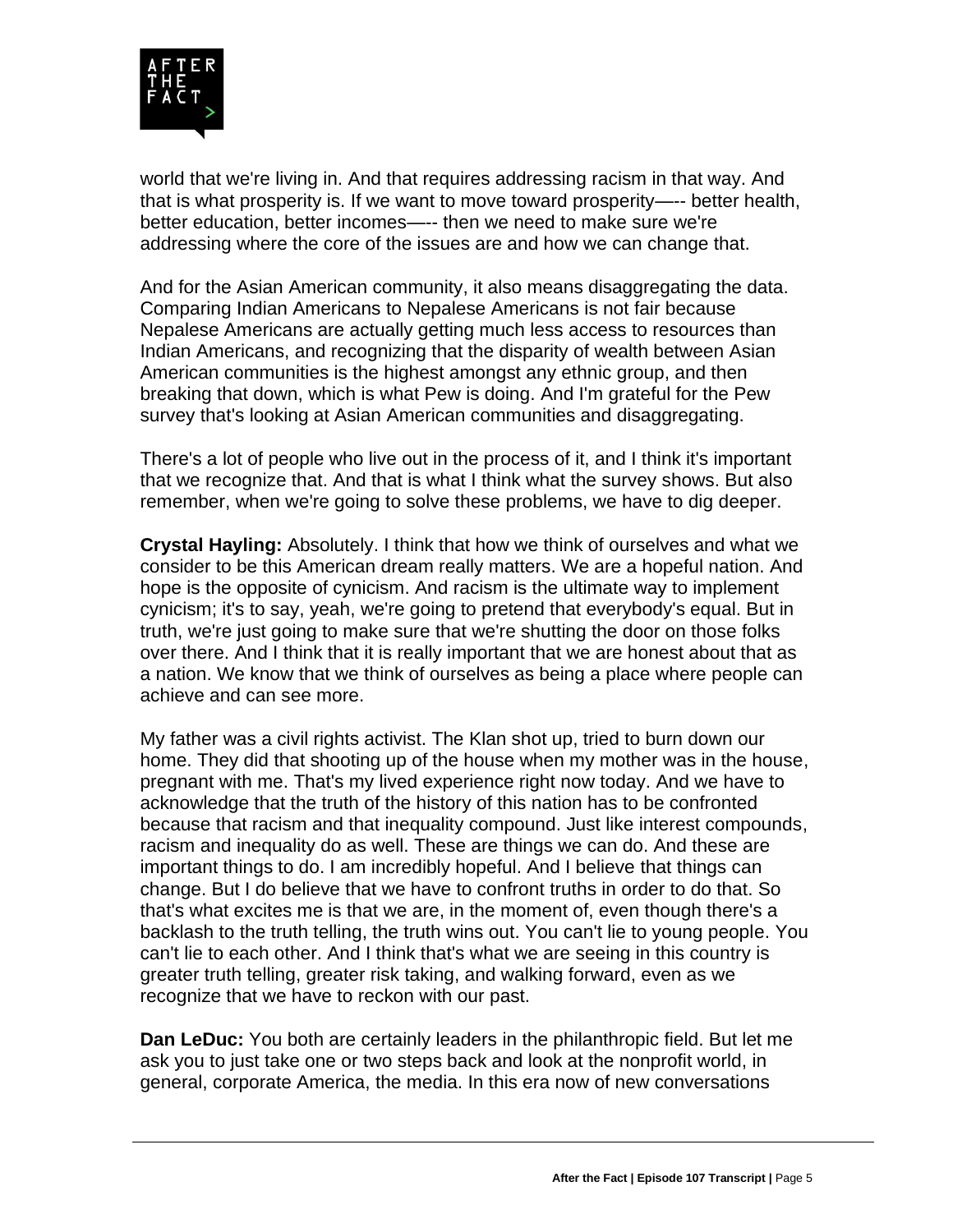

about race, you have corporations and big organizations bringing in diversity officers at very high levels. Is that a sign of progress or is it still too early to tell?

**Sonal Shah:** I'm happy to start here. I'd probably say it's still too early to tell. I think it's going to require—having chief diversity officers, honestly, is not enough, it's whether the chief diversity officer has the power to make change in terms of hiring or decision-making or has a budget.

So, I think part of it is that we shouldn't get comfortable with adding a person and a title, but with whether change is actually happening within the institution, even if it's small bits, but to show that there is a progress that's being made day by day, week by week, month by month, year by year.

I think people are still learning. I think philanthropy is still learning, but corporations are still learning. I mean, I can speak just for my own perspective. For many companies in the United States, Asian Americans are a very large part of the, sometimes 10% of the population or 15%. They've never thought about Asian Americans as an affinity group. They've never even thought about Asian Americans as a minority. And it's like it's almost like you're not even seen because you don't even exist in that. And so many companies, when we started, were, for the first time, having these conversations with their Asian American employees.

We have to say, what are the needs of the Asian American population? What are the issues that they're facing? What are the questions you're asking? But having that conversation with the AAPI communities is actually really important. So, I think this, I think there's a learning journey that has yet to happen, even within companies. And I think the nonprofit community is learning, too. Because it's not just because you're a nonprofit and just because you're trying to do good, that there's diversity within those nonprofits, either. So, it is a process. And it's uncomfortable. I'll be honest, it gets uncomfortable.

And I, even as a leader leading an Asian American organization, an Asian American community, we have our own uncomfortableness amongst ourselves. There's no, there's no shortage of challenges for us. We're 40 different ethnicities, 20 different Pacific Islander communities. So, it's important that we have to work through these questions—here are the tough conversations, and then figure out how do we make progress together to show that there are steps that we can take to go in the right direction.

**Crystal Hayling:** Absolutely. I would completely agree with that. And I think, in addition to everything, the important points you just made, Sonal, I think the other thing is what we're working toward here is a multiracial democracy. And the questions that we're asking is, how do we all live into that in our work, in our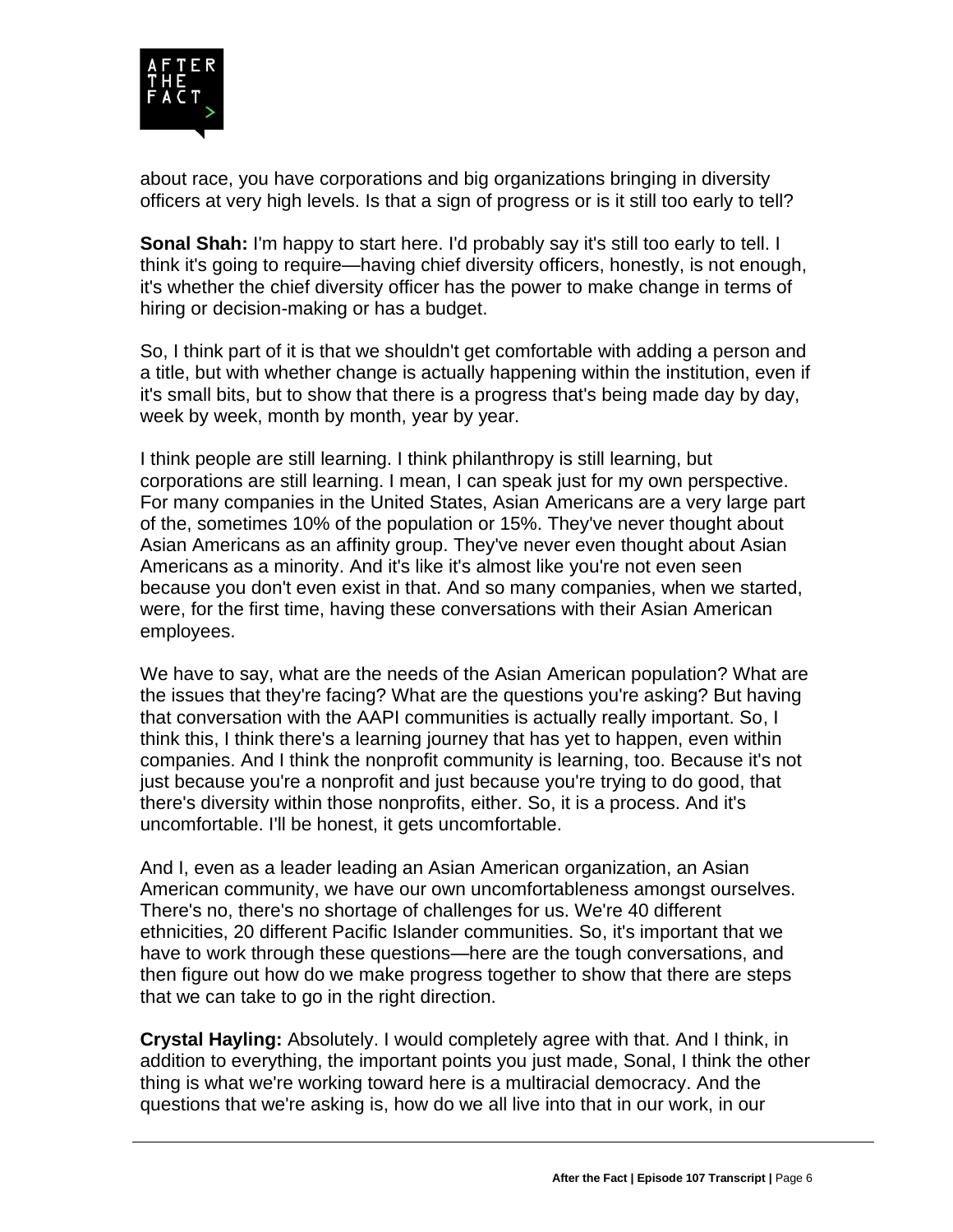

social lives, in our friendship groups, in our government? But we are also looking at the much broader societal level as well. And, so, we have to learn new skills. How do we talk to each other respectfully? How do we share power and recognize that some of our default assumptions about who's competent and who's not? How do we actually allow people who have been silenced to say the thing that they've never thought they would be able to say? And recognize that really and truly when groups are diverse on many, many different dimensions, we end up with better decisions. We end up with better products. We end up with better government. And that's really what we're all trying to aim for here.

**Dan LeDuc:** All of this is happening, though, against a changing America, demographically, politically, and economically. In one of our previous conversations like this, Sarah Rosen Wartell from the Urban Institute was with us. And she was making a point that parts of society are thriving like they've never succeeded before, others are being left behind. And at the same time, the demographics are changing. People literally look different. People who are being left behind maybe feel more vulnerable today than ever before. She calls it the fear of the other that's occurring right now. And I'm just curious, to use that phrase, how you see it? And how do you, how do you come at that as we try to all get better at this?

**Crystal Hayling:** Absolutely. I think about John Powell, who created the Othering and Belonging Institute, which really is where he describes in the basic thesis, which I agree with, is that this is the ultimate question of the next century, is, how do we create a bigger we? How do we bridge those differences? And what do we do to inoculate ourselves and our neighbors against the easy solution of blaming the other for my discomfort, for my fear of my economic circumstances? That, I think, is what is really important here for us to begin to address.

And one of the things that I think is very important about that is that there are some folks who say that, for the purpose of unity, let's stop talking so much about race. And I think what the truth is that racism makes every system broken, as Natasha Brown says, right? So, in order to unbreak, in order to repair those systems, we do actually have to talk about race. And we have to get comfortable with being uncomfortable in that.

So, if we really focus on that, I think that we can get to a point of belonging, can get to a point of a successful, multiracial democracy, and recognize that this othering is a tactic that is used against us, but it's not the only solution.

**Sonal Shah:** Yeah, I'm going to add to that and say, I think we have to call out on othering, which is when we're doing it ourselves, and also catching ourselves in doing it. Because sometimes it's easy to blame someone when something's not working for you. And many times, it might just be ourselves. Like, how do I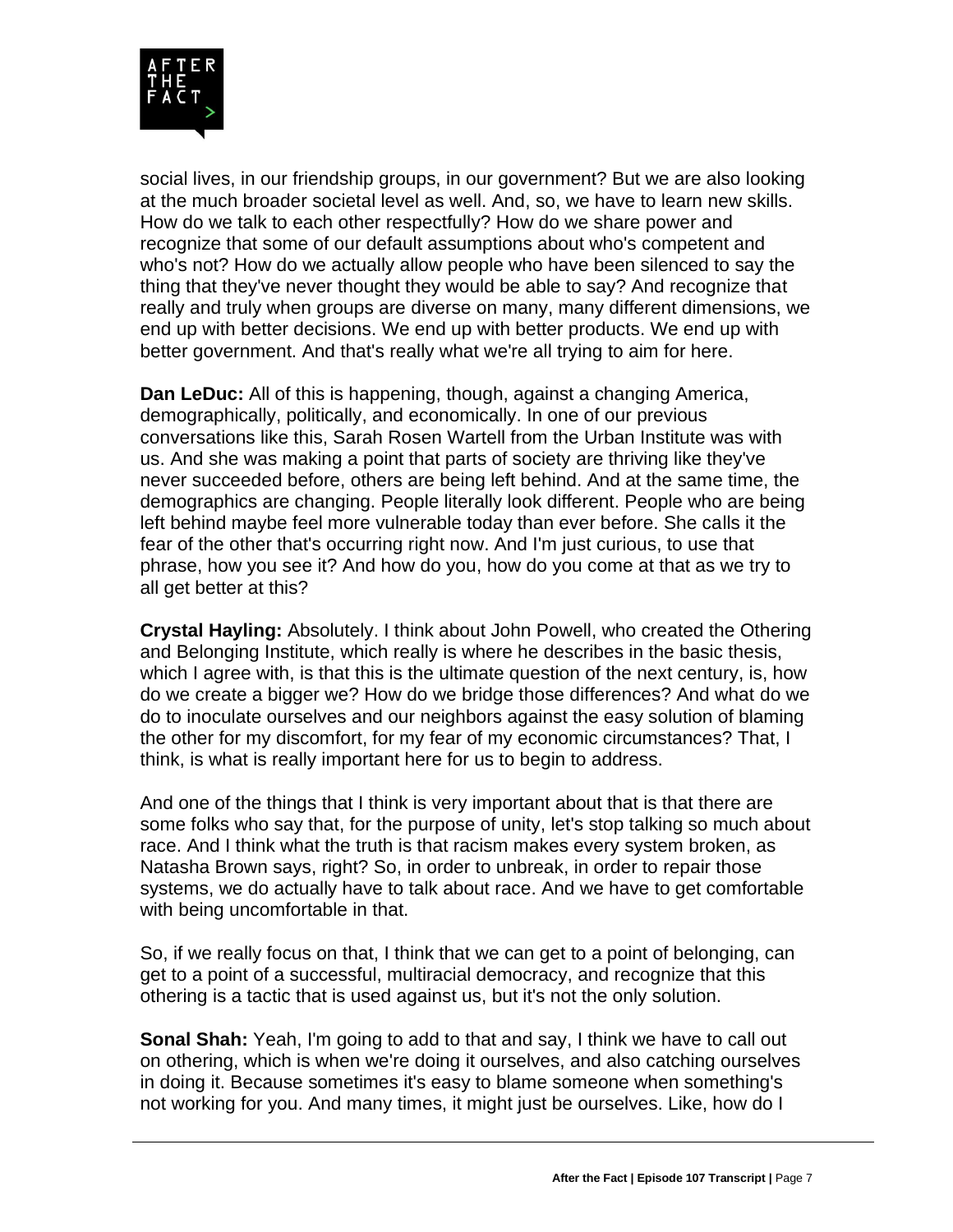

approach this problem differently? How might I think about it? And I think that othering is the easier thing to do. It must be because and too often we're pitting ourselves against each other.

But I think the belonging part is so powerful that we almost sort of talk about it as a side thing. But when you think about how to create belonging, it requires talking about othering. So, in order to bring people in, I need to recognize that I have left people out. And to do that requires a very long, hard, thoughtful process of doing it.

**Dan LeDuc:** I wanted to spend just one moment on the pandemic and the experience of some of the racial and ethnic groups in this country, which were quite varied. African Americans have long faced inadequate health care issues. And then the violence that was directed against Asian Americans because of we know that the virus originated where it did and all of that. How would you describe the pandemic's role in shaping any of the conversation we're having now about race? And were the experiences of different racial groups different because of the pandemic?

**Sonal Shah:** I'm happy to start with this one. I think for the Asian American community, it was scary. It was scary for a lot of elderly parents and elderly family members who were too afraid to go to community centers or too afraid to go even walk outside because they were afraid of getting attacked. And you know, it's one thing to say like—and there's no good in the end anybody being attacked or spat on or anything. It's another when you start either picking on very young people or elderly people. It was anxiety-driven enough for them. But then to be afraid to go outside because you're afraid of what might happen to you is further anxiety, which then puts you back in an isolated box.

And, I will gather and I will bet that I think there is a larger mental health crisis, especially for the elderly but, frankly, for a lot of people where that fear is real. Parents were afraid to send their kids to school when schools opened up in the Asian American community because they were afraid that the bullying would increase because of masking and because of vaccine requirements and other things. So, I think for our communities it was fear, but I also think a recognition that creating belonging is going to require a collaboration and a solidarity with other communities to change the way we want America to look 10, 15, 25 years from now.

**Crystal Hayling:** Absolutely. I think that's beautifully said, Sonal. And I think about the words of Arundhati Roy, who said the pandemic is a portal. And it's almost as if walking through that portal, it took our blinders off. And it made us see our society as it really is, that we really have abandoned building a firm public health infrastructure decades ago. And we are now living with the results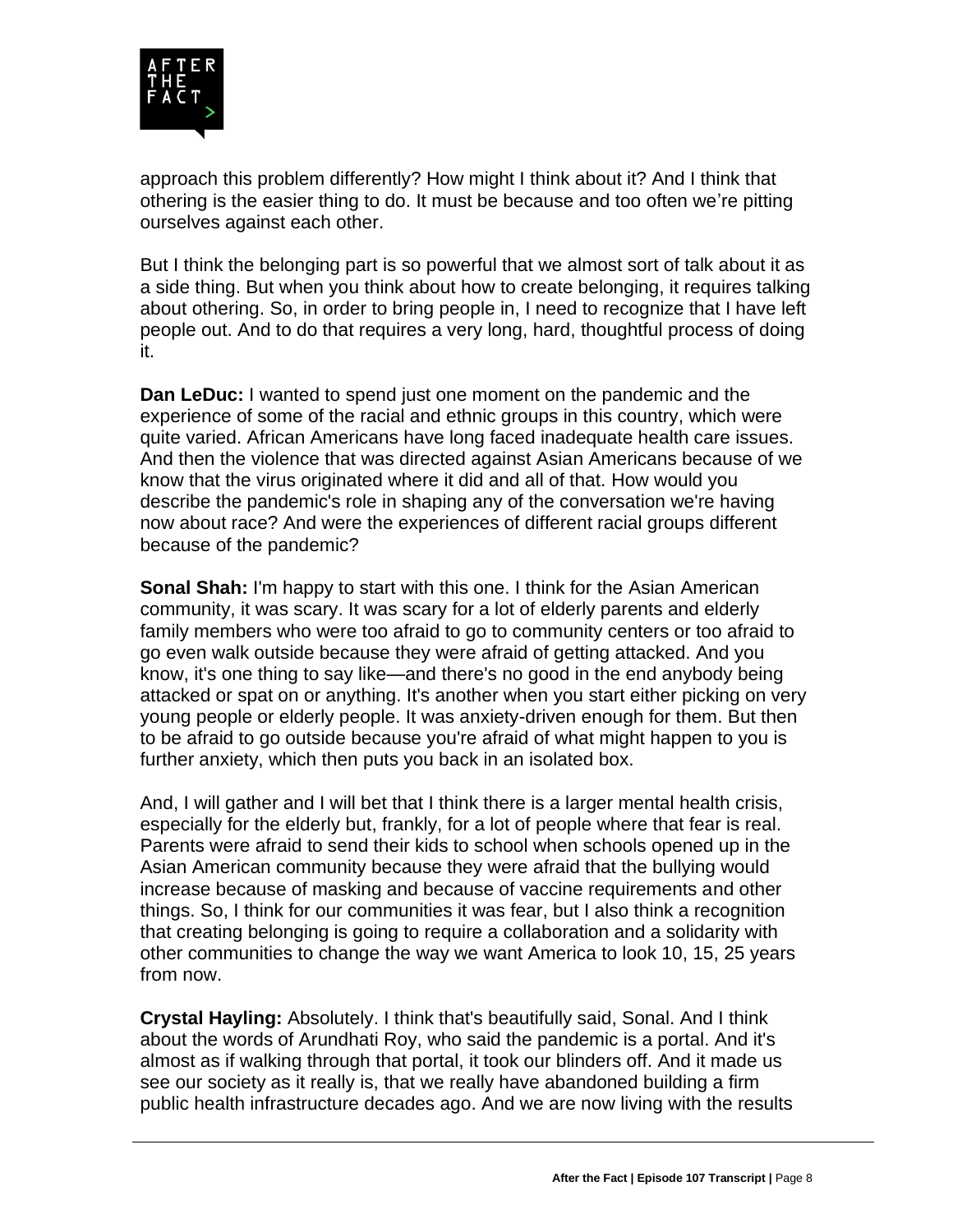

of that, that people who are in jobs that we said were essential have really been sacrificed to this pandemic in a way that none of us would individually ever do to an individual, but as a society, we sort of just kind of allowed it to happen.

I have friends and family and relatives in the South who have been going to work in businesses, factories that never shut down, that never provided appropriate safety equipment, and where they have governors and other people who have just been continuing to issue statements saying that people just need to show up for work. I think that is laying bare something that most of us an uncomfortable truth that we have to accept and now begin to work against and fight against.

Because we are not going to come out of this pandemic individually. It's just not going to happen. That's not how it works. We actually each have to come together and, as a society, we can make better decisions for all of us. And we just need to actually put the policies in place that allow that to be true.

**Dan LeDuc:** So, in the coming months and years, what are the markers that you'll be looking for to know whether or not this has been a passing moment or a time of real change?

**Sonal Shah:** I think seeing greater representation in companies, in government, in civil society, in sort of everyday things, whether it's advertising or other places where we're starting to see society and boards and other things start to look more like America and what America looks like, as opposed to what we think is a meritocratic system, which is, in my view, not that meritocratic.

But I think when we start seeing that, when we start seeing people for the contributions they're making, not for the titles that they have—what did someone do? How did they do it? What are they doing? And people do things differently. Communities do things differently. They're all working together, recognizing they need to bring people together. When we start seeing that, I think we're going to start seeing changes start to happen.

But I think the forces of change have never had it that easy. It's going to be one step forward, two steps back, one step forward, two steps. But we have to keep pushing for those forces to keep changing. The other thing that I think—and I'm so bullish about this—I think this generation that's coming is not afraid to try. They may not get it right, but so what? It isn't like I got it right or anybody else got it. But if they even get 20% of what they're asking for, that is 20% further than we are today.

But I think there's a lot that we can do. I think there's a lot of balls that are moving already. But I'm sort of with Crystal. I think we have the power for change. And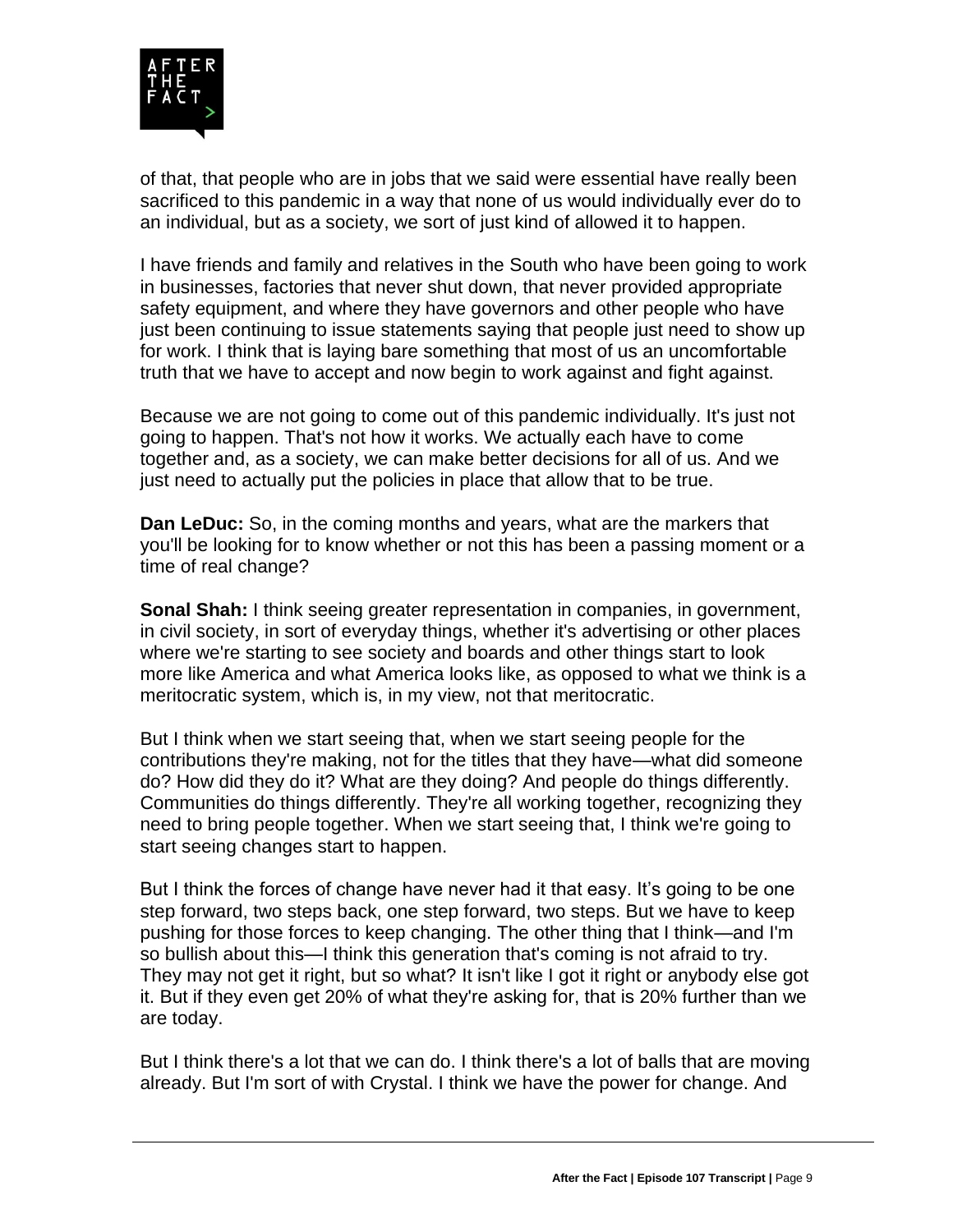

we might be afraid of our own power for change, as opposed to the fear of change.

**Crystal Hayling:** I agree. And I completely agree with you, Sonal, about this generation that's coming up. People forget that every major social movement in the history of this country has always been founded and grounded by young people. It's true of the Civil Rights movement. And it is absolutely true right now. I think it's also important to note that we are in the midst of another major civil rights movement.

I think this generation coming up is not asking. I think they're telling. And they're going to tell us the kind of society that they are going to build. And I think that, ultimately, is what community power is about.

Those are the things that I think are happening all over the country in ways that are incredibly inspiring. We haven't got media coverage that's catching up with that yet, but it will because we're getting more local-led media as well. But that's what I consider to be the markers for success that we are already starting to see and we'll continue to see grow.

**Dan LeDuc:** Well, this has been a terrific conversation. I don't want it to end without asking each of you, though, this question one at a time. What's an important lesson you have learned from living in this sort of unprecedented moment?

**Crystal Hayling:** I'll just say that I keep coming back to Maya Angelou's quote, that courage is the most important virtue because without it, no other virtue can be practiced consistently. So, the antidote to our fear and concern and just the sense that, well, there's not much we can do about it, the antidote to that is individual and collective courage. It's to say, I might be afraid of the thing, but I'm going to do it anyway.

As Audre Lorde says, your silence will not save you. We must speak up. We must embrace courage as the virtue that we're going to take forward into this next century.

**Sonal Shah:** Let me add to courage and say risk. I think what I've learned in this particular position, but also in previous positions, is that we're going to have to take risk. And too often, we spend all of our time calculating risk, as opposed to just taking the risk because the risk of not doing something is much greater than the risk of doing something.

And that is, to Crystal's point on courage, I think a part of courage is being able to not just speak out, but do things even when people say it's not possible, but to